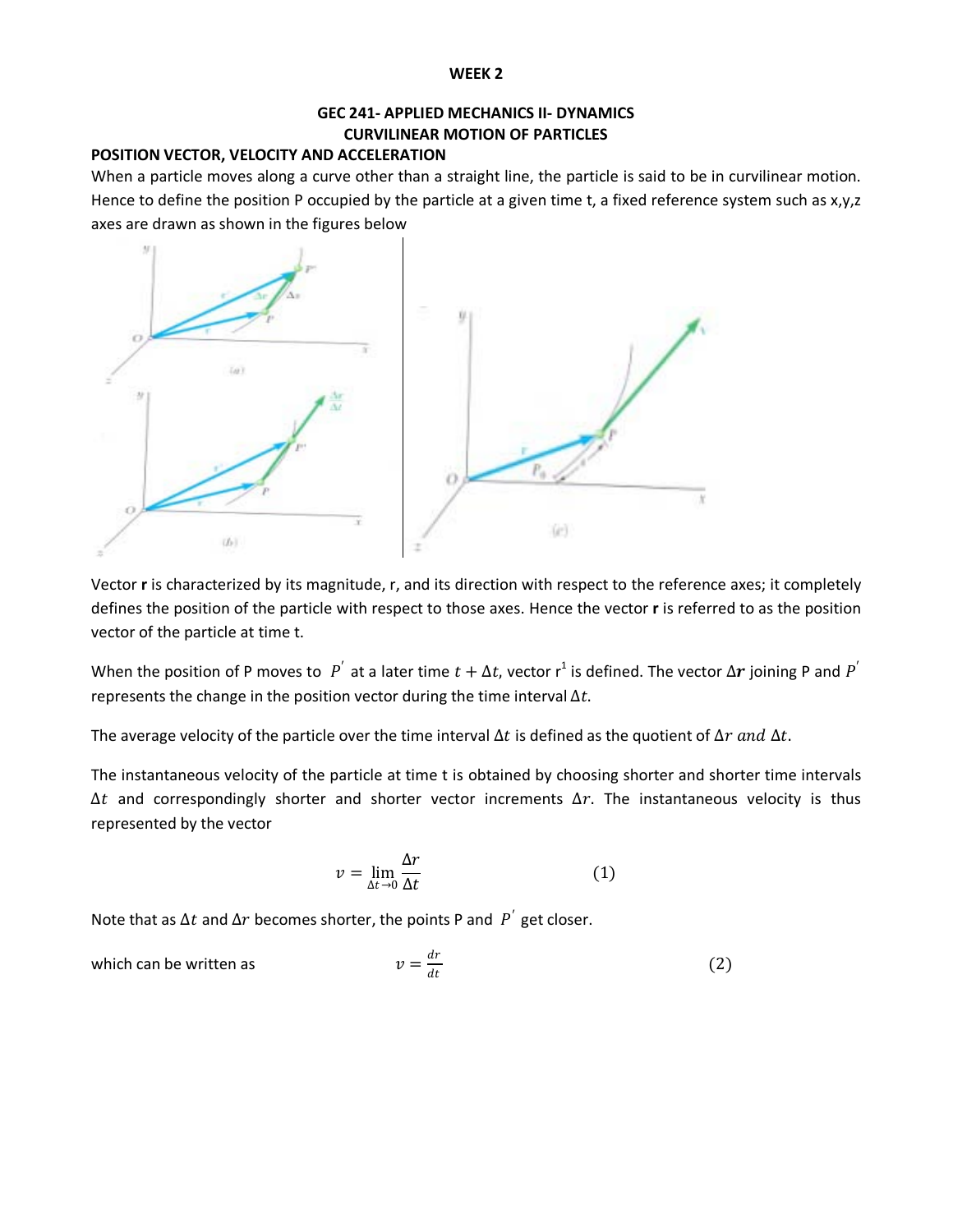

The average acceleration of a particle over the time interval  $\Delta t$  is defined as the quotient of  $\Delta v$  and  $\Delta t$ .

The instantaneous acceleration of a particle at time t is obtained by choosing smaller and smaller values for  $\Delta t$  and  $\Delta v$ . The instantaneous acceleration is thus represented by the vector

$$
a = \lim_{\Delta t \to 0} \frac{\Delta v}{\Delta t} \tag{3}
$$

which can be written as

$$
a = \frac{dv}{dt} \tag{4}
$$

## **DERIVATION OF VECTOR FUNCTIONS**

Let P(u) be the rectangular components of a derivative of a vector function in x,y,z axes.

$$
P = P_x \mathbf{i} + P_y \mathbf{j} + P_z \mathbf{k} \tag{5}
$$

where  $P_x$ ,  $P_y$ ,  $P_z$  are the rectangular scalar components of the vector P and I,J.K the unit vectors corresponding respectively to the x, y and z axes.

The derivative of P is equal to the sum of the derivatives of the terms in the right-hand member.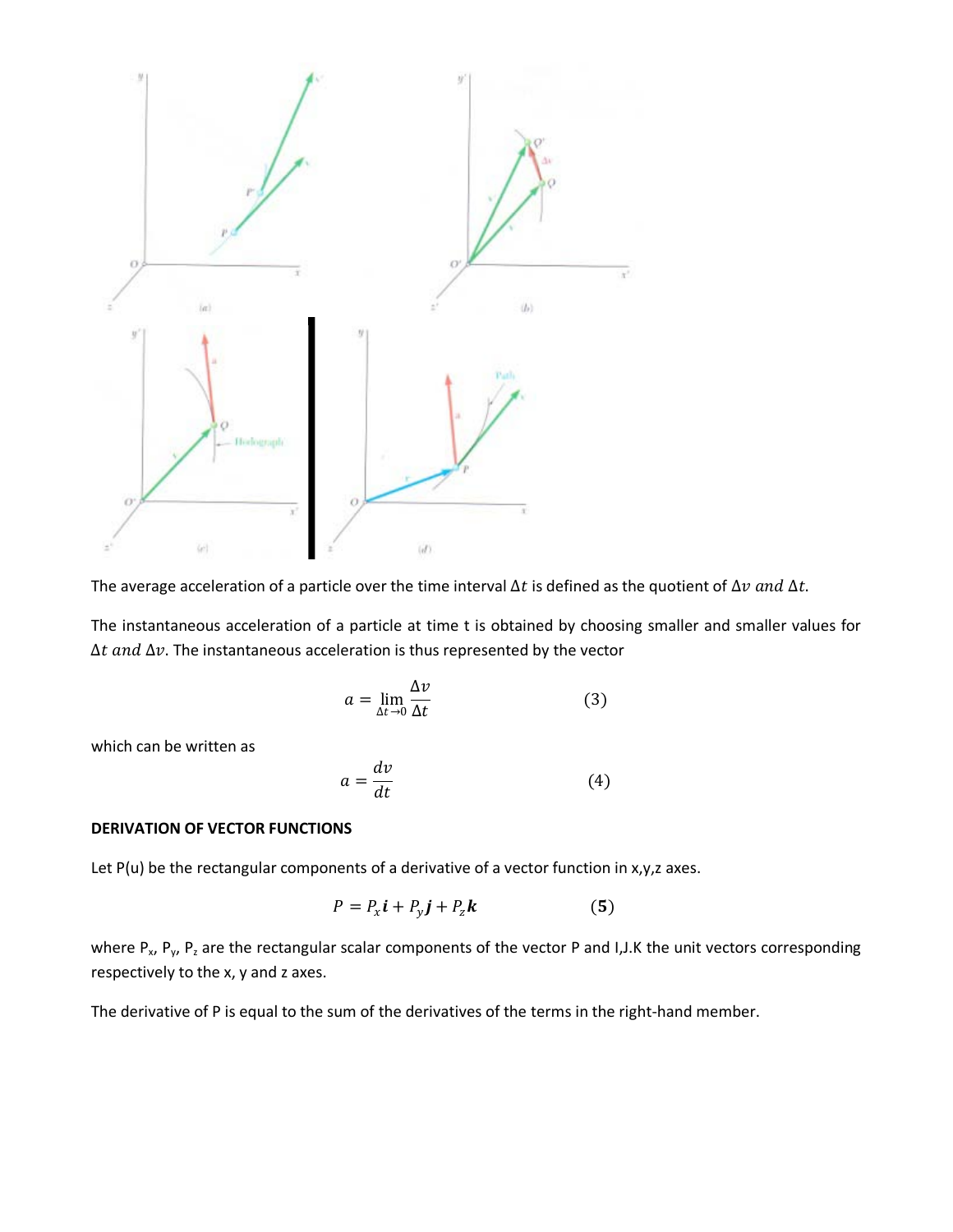

# $\frac{d}{du} = \frac{du_x}{du} i + \frac{u_y}{du} j + \frac{u_z}{du}$

## **Rate of change of a vector**

This occurs when the vector p is a function of the time t, its derivative dP/dt represents the rate of change of P with respect to the frame Oxyz. i.e.

$$
\frac{dP}{dt} = \frac{dP_x}{dt}\mathbf{i} + \frac{dP_y}{dt}\mathbf{j} + \frac{dP_z}{dt}\mathbf{k}
$$
 (7*a*)  
Or 
$$
\dot{P} = \dot{P}x\mathbf{i} + \dot{P}y\mathbf{j} + \dot{P}z\mathbf{k}
$$
 (7*b*)

## **RECTANGULAR COMPONENTS OF VELOCITY AND ACCELERATION**

It will be convenient to resolve the velocity v and the acceleration a of the particle into rectangular components when the position of a particle P has been defined at any instant by its rectangular coordinates x,y and z.

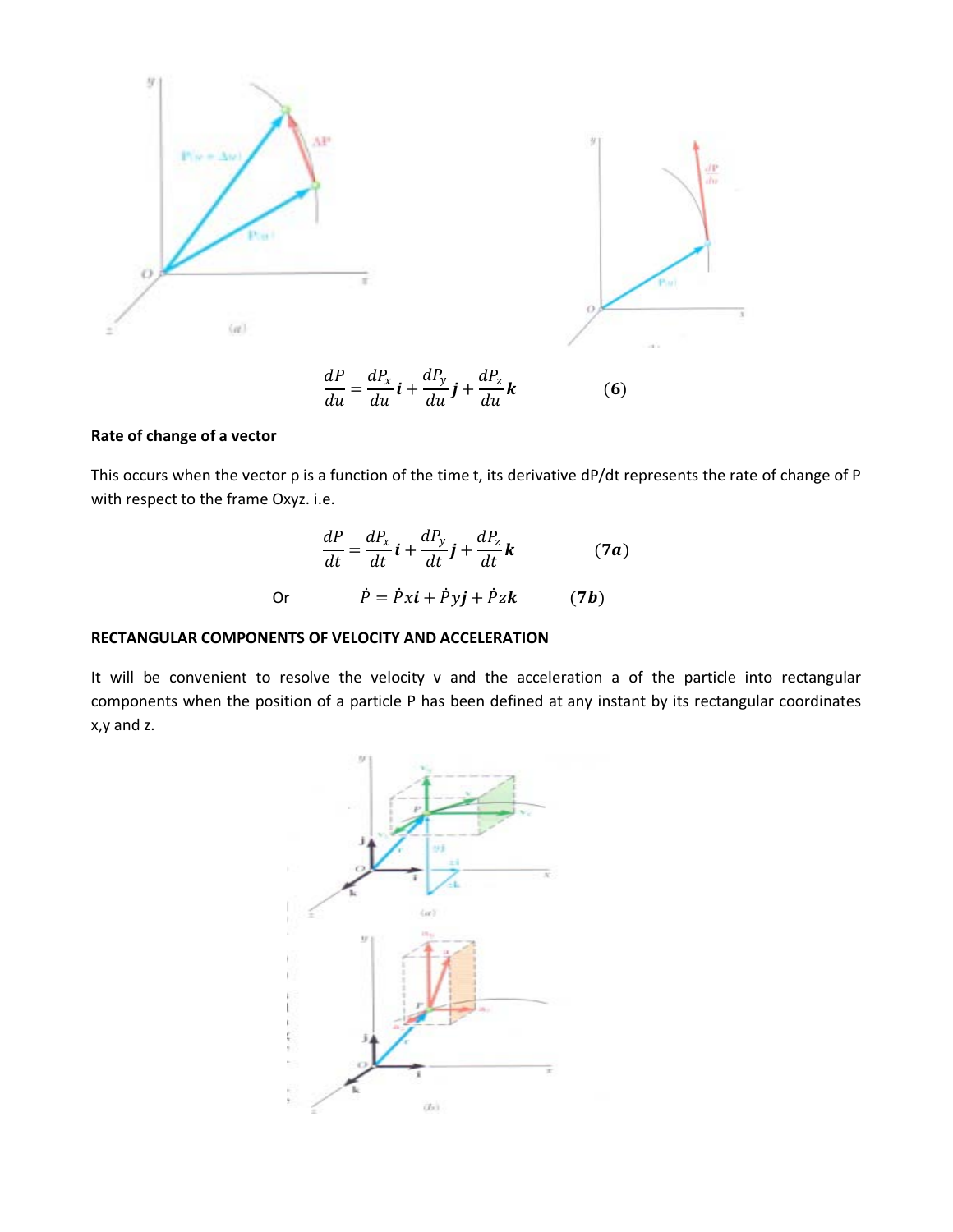Resolving the position vector r of the particle into rectangular components, we have

$$
r = x\mathbf{i} + y\mathbf{j} + z\mathbf{k} \tag{8}
$$

Where x,y,z are functions of t. Differentiating twice, we obtain

$$
v = \frac{dr}{dt} = \dot{x}\mathbf{i} + \dot{y}\mathbf{j} + \dot{z}\mathbf{k} \tag{9}
$$

$$
a = \frac{dv}{dt} = \ddot{x}\mathbf{i} + \ddot{y}\mathbf{j} + \ddot{z}\mathbf{k} \tag{10}
$$

Where  $\dot{x}$ ,  $\dot{y}$ ,  $\dot{z}$  and  $\ddot{x}$ ,  $\ddot{y}$ ,  $\ddot{z}$  represent, respectively, the first and second derivatives of x,y and z with respect to t. i.e.

$$
v_x = \dot{x} \qquad v_y = \dot{y} \qquad v_z = \dot{z}
$$

$$
a_x = \ddot{x} \qquad a_y = \ddot{y} \qquad a_z = \ddot{z}
$$

The use of the rectangular components to describe the position, the velocity, and the acceleration of a particle is particularly effective when the component  $a_x$  of the acceleration depends only upon t, x and /or  $v_x$ , and when similarly  $a_y$  depends only upon t, y, and/or  $v_y$  and  $a_z$  upon t, z and/or  $v_z$ .

In other words, the motion of the particle in the x- direction, its motion in the y direction and its mtion in its z direction can be considered separately.

For instance, in the motion of a projectile, the components of the acceleration are

$$
a_x = \ddot{x} = 0 \qquad a_y = \ddot{y} - g \qquad a_z = \ddot{z} = 0
$$

If the air resistance is neglected. Denoting by  $x_0$ ,  $y_0$  and  $z_0$  the coordinate of gun and by  $(v_x)_0$ ,  $(v_y)_0$  and  $(v_z)_0$ the components of the initial velocity  $v_0$  of the projectile (a bullet), we integrate twice in t and obtain

$$
v_x = \dot{x} = (v_x)_0 \qquad v_y = \dot{y} = (v_y)_0 - gt \qquad v_z = \dot{z} = (v_z)_0
$$
  

$$
x = x_0 + (v_x)_0 t \qquad y = y_0 + (v_y)_0 t - \frac{1}{2}gt^2 \qquad z = z_0 + (v_z)_0 t
$$

If the projectile is fired in the xy plane from the origin O, we have  $x_0 = y_0 = z_0 = 0$  and  $(v_z)_0 = 0$ . The equations of motion reduce to

$$
v_x = (v_x)_0 \t v_y = (v_y)_0 - gt \t v_z = 0
$$
  

$$
x = (v_x)_0 t \t y = (v_y)_0 t - \frac{1}{2}gt^2 \t z = 0
$$

These equations show that the projectile remains in the xy plane.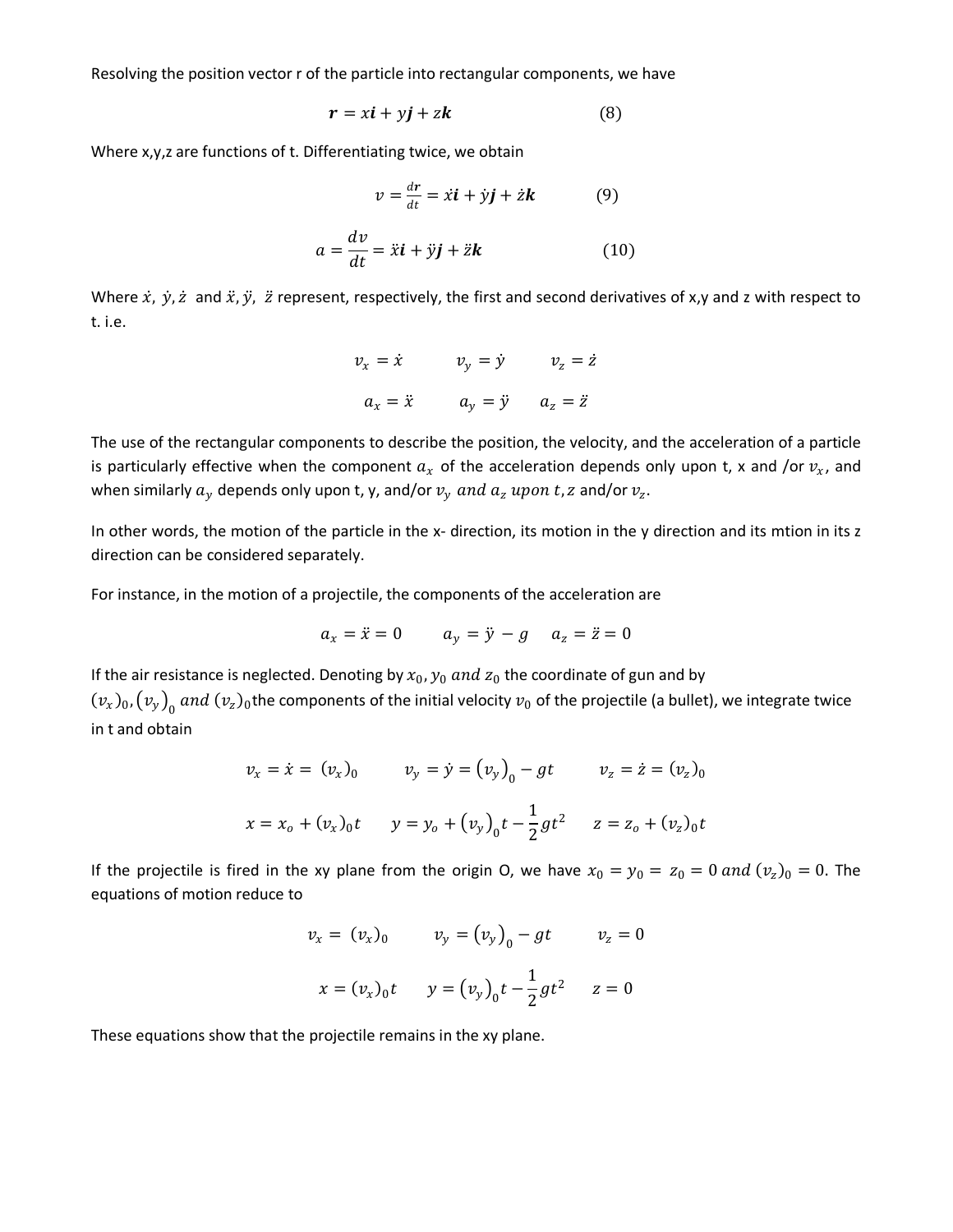#### **Example 1**

At any instant the horizontal position of the weather ballon in the figure below is defined by  $x =$  $(8t)ft$ , where t is in seconds. If the equation of the path is  $y = \frac{x^2}{10}$ , determine the magnitude and direction of the velocity and the acceleration when  $t = 2$  s.



#### **SOLUTION**

**Velocity.** The velocity of the component in the x-direction is  $v_x = \dot{x} = \frac{d}{dt}(8t) = 8 ft/s \rightarrow$ 

To find the relationship between the velocity components, chain rule of calculus will be used. When t=2 s,  $x= 8(2)= 16$  ft and so

$$
v_y = \dot{y} = \frac{d}{dt} (x^2 / 10) = 2x\dot{x}/10 = \frac{2(16)(8)}{10} = 25.6 \, \text{ft/s} \, \text{T}
$$

When  $t = 2$  s, the magnitude of velocity is therefore

$$
v = \sqrt{8^2 + 25.6^2} = 26.8 \, ft/s
$$

The direction is tangent to the path where  $\theta_v = tan^{-1} \frac{v_y}{v_x} = tan^{-1} \frac{25.6}{8} = 72.6^{\circ}$ 

**Acceleration:** The relationship between the acceleration components is determined using the chain rule

$$
a_x = \dot{v}_x = \frac{d}{dt}(8) = 0
$$
  

$$
a_y = \dot{v}_y = \frac{d}{dt} \left(\frac{2x\dot{x}}{10}\right) = 2(\dot{x})\dot{x}/10 + 2x\ddot{x}/10
$$
  

$$
= \frac{2(8)^2}{10} + \frac{2(16)(0)}{10} = 12.8 \, \text{ft/s}^2 \, \text{T}
$$

Thus,  $a = \sqrt{0^2 + 12.8^2} = 12.8 \, ft/s^2$ 

The direction of **a** is  $\theta_a = \tan^{-1} \frac{a_y}{a_x} = \tan^{-1} \frac{12.8}{0} = 90^0$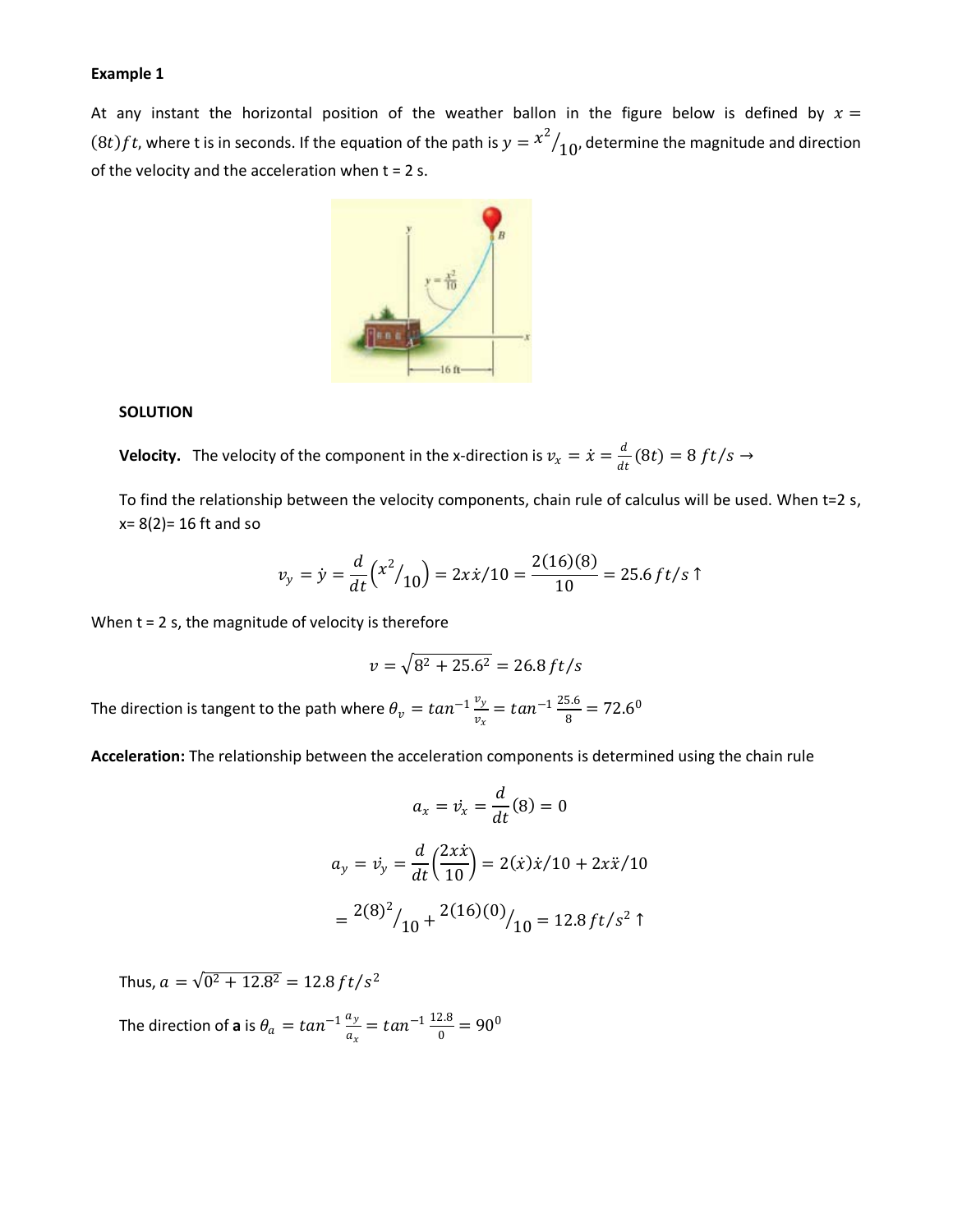#### **Example 2**

For a short time, the path of an airplane is described by  $y = (0.001x^2)$  m. If the plane is rising with a constant upward velocity of 10m/s, determine the magnitudes of the velocity and acceleration of the plane when it reaches an altitude of y=100 m.

## **SOLUTION**

When y = 100m, then 100 =  $0.001x^2$  or x = 316.2 m.,  $v_y = 10 m/s$ 

$$
y = v_y t;
$$
 100 m = (10 m/s)t t = 10 s

**Velocity.** Using the chain rule to find the relationship between the velocity components, we have

$$
y = (0.001x^{2})
$$
  

$$
v_{y} = \dot{y} = \frac{d}{dt}(0.001x^{2}) = (0.002x)\dot{x} = 0.002xv_{x}
$$
 (1)  
thus, 10 m/s = 0.002(316.2m)(v<sub>x</sub>)  

$$
v_{x} = 15.81 \, m/s
$$

The magnitude of the velocity is  $v = \sqrt{15.81^2 + 10^2} = 18.7 \, m/s$ 

**Acceleration.** Using the chain rule, the time derivative of the equation (1) above gives the relation between the acceleration components

$$
a_y = \dot{v}_y = (0.002\dot{x})\dot{x} + 0.002x(\ddot{x}) = 0.002(v_x^2 + xa_x)
$$
  
when  $x = 316.2m$ ,  $v_x = 15.81$  m/s,  $\dot{v}_y = a_y = 0$   

$$
0 = 0.002[15.81^2 + 316.2(a_x)
$$

$$
a_x = -0.791
$$
 m/s<sup>2</sup>

The magnitude of the acceleration is  $a = \sqrt{(-0.791)^2 + 0^2} = 0.791 m/s^2$ 

#### **Example 3**

The chipping machine is designed to eject wood chips at  $v_0 = 25 ft/s$  as shown in the figure below. If the tube is oriented at 30<sup>0</sup> from the horizontal, determine how high, $h$ , the chips strike the pile if at this instant they land on the pole 20 ft from the tube.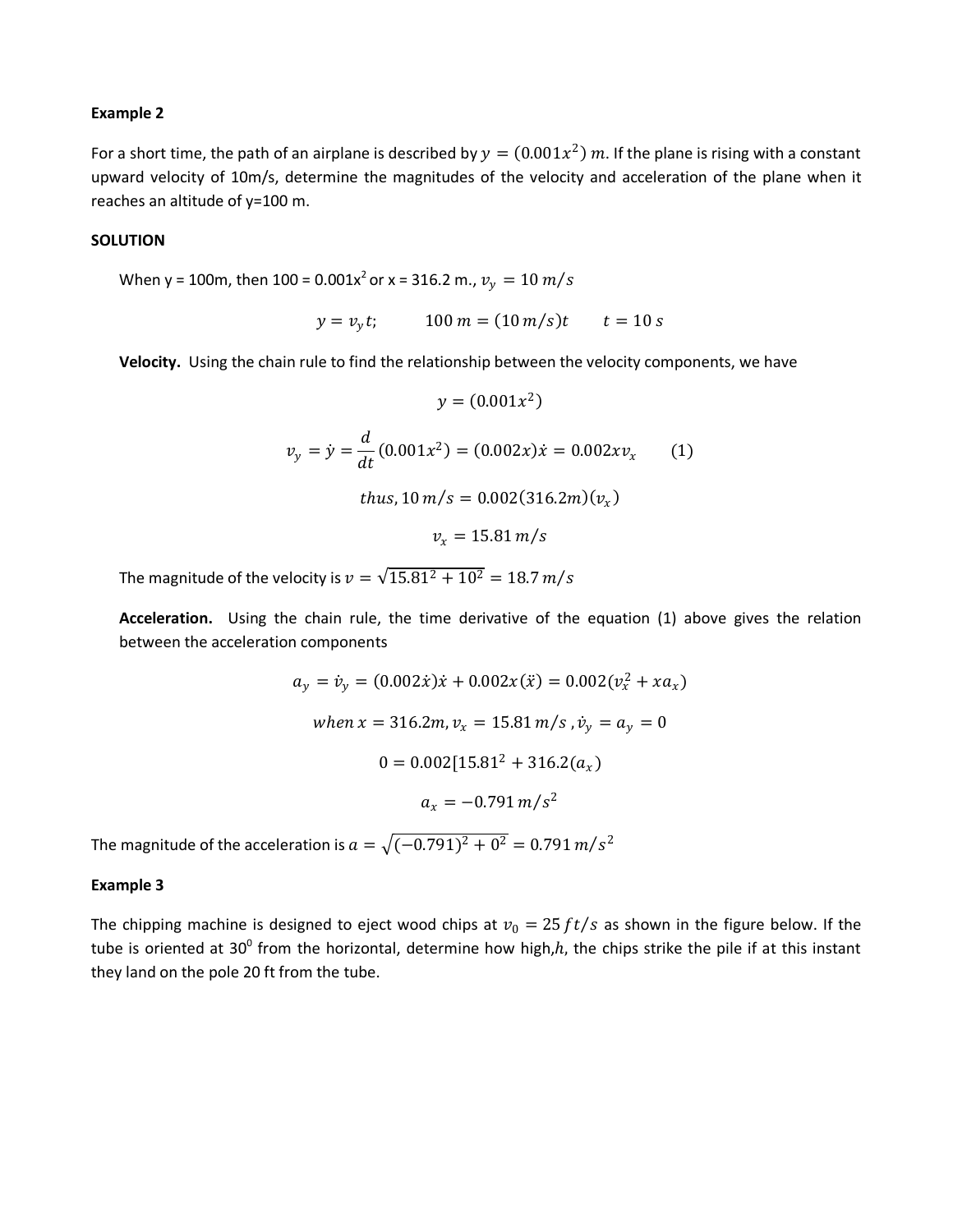

## **SOLUTION**

Analyzing the motion between points O and A, the three unknowns are the height h, time of flight  $t_{OA}$ , and vertical component of velocity  $(v_A)_y$ .

Note that  $(v_A)_x = (v_o)_x$ 

The initial velocity of a chip has components of

$$
(v_o)_x = (25\cos 30^\circ) ft/s = 21.65 ft/s \rightarrow
$$

$$
(v_o)_y = (25\sin 30^\circ) ft/s = 12.5 ft/s \uparrow
$$

Also  $(v_A)_x = (v_o)_x = 21.65 \, ft/s$  and  $a_y = -32.2 \, ft/s^2$  (same as  $9.81 \, m/s^2$ )

**Horizontal motion**.

$$
x_A = x_o + (v_o)_x t_{OA}
$$
  

$$
20 = 0 + 21.65 t_{OA}
$$
  

$$
t_{OA} = 0.9238 s
$$

**Vertical motion.**

$$
y_A = y_o + (v_o)_y t_{OA} + \frac{1}{2} a_c t_{OA}^2
$$
  

$$
h - 4 = 0 + (12.5)(0.9238) + \frac{1}{2} (-32.2)(0.9238)^2
$$
  

$$
h = 1.81 ft
$$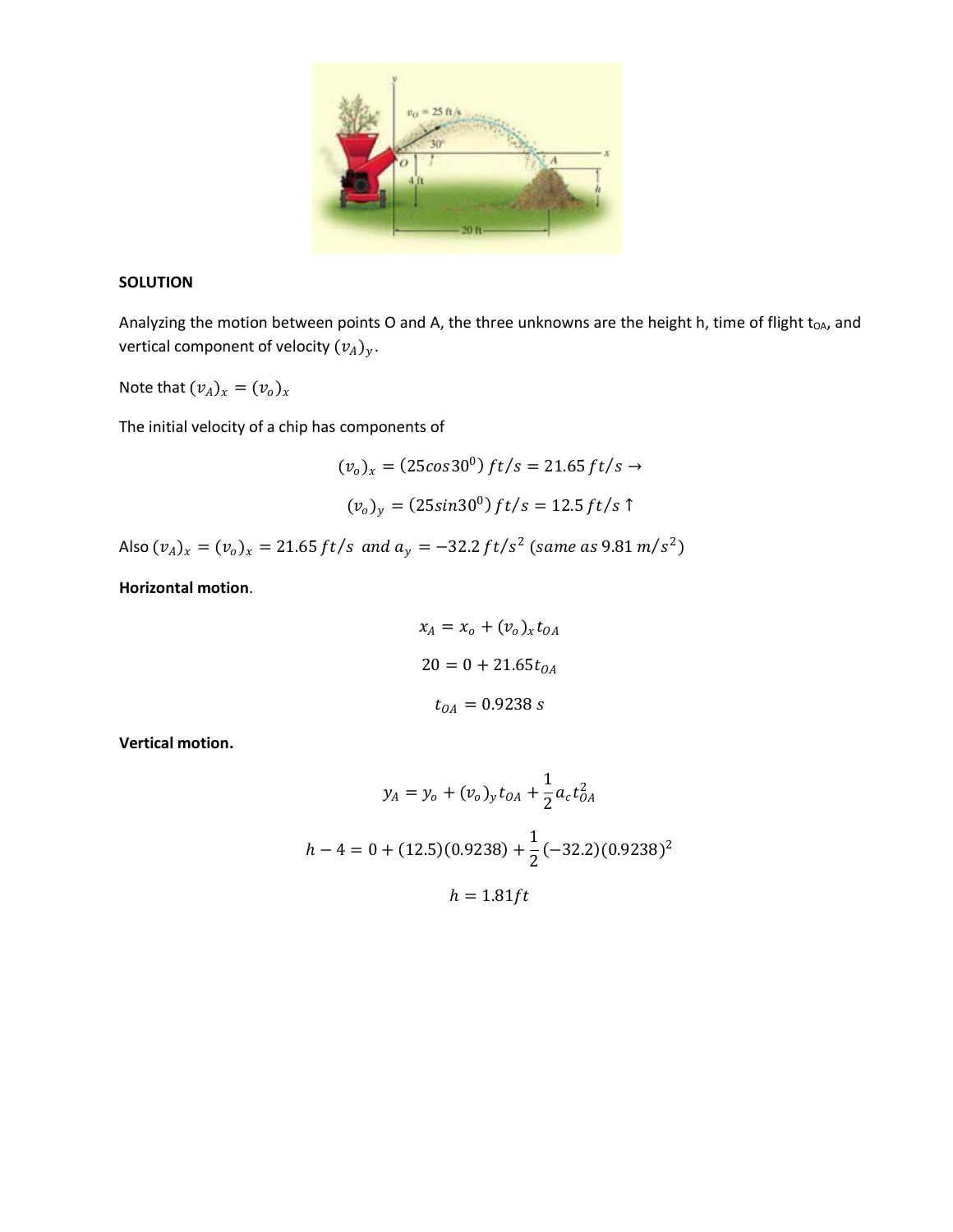#### **RELATIVE MOTION IN A PLANE**



Consider two particles A and B moving in space, the vectors  $r_A$  and  $r_B$  define their position at any given instant with respect to the fixed frame of reference Oxyz. Consider now a system of axes  $x', y', z'$  centered at A and parallel to the x, y, z axes. While the origin of these axes moves, their orientation remains the same, the frame of reference A $x^{'}y^{'}z^{'}$  is in translation with respect to Oxyz. The vector  $r_{B/A}$  joining A and B defines the position of B relative to the moving frame A $x'y'z'$  or the position of B relative to A.

The position vector  $r_B$  of particle B is the sum of the position vector  $r_A$  of particle A and of the position vector  $r_{B/A}$  of B relative to A.

$$
r_B = r_A + r_{B/A} \tag{11a}
$$

Differentiate with respect to t, we have

$$
v_B = v_A + v_{B/A} \tag{11b}
$$

And differentiating the velocity, we have

$$
a_B = a_A + a_{B/A} \tag{11c}
$$

The motion of B with respect to the fixed frame Oxyz is referred to as the absolute motion of B. The equations derived show that the absolute motion of B can be obtained by combining the motion of A and the relative motion of B with respect to the frame attached to A.

#### **Example 4**

Automobile A is travelling east at a constant speed of 36km/h. As automobile B crosses the intersection shown, the automobile B starts from rest 35m north of the intersection and moves south with a constant acceleration of  $1.2 \text{m/s}^2$ . Determine the position, velocity and acceleration of B relative to A 5s after A crosses the intersection.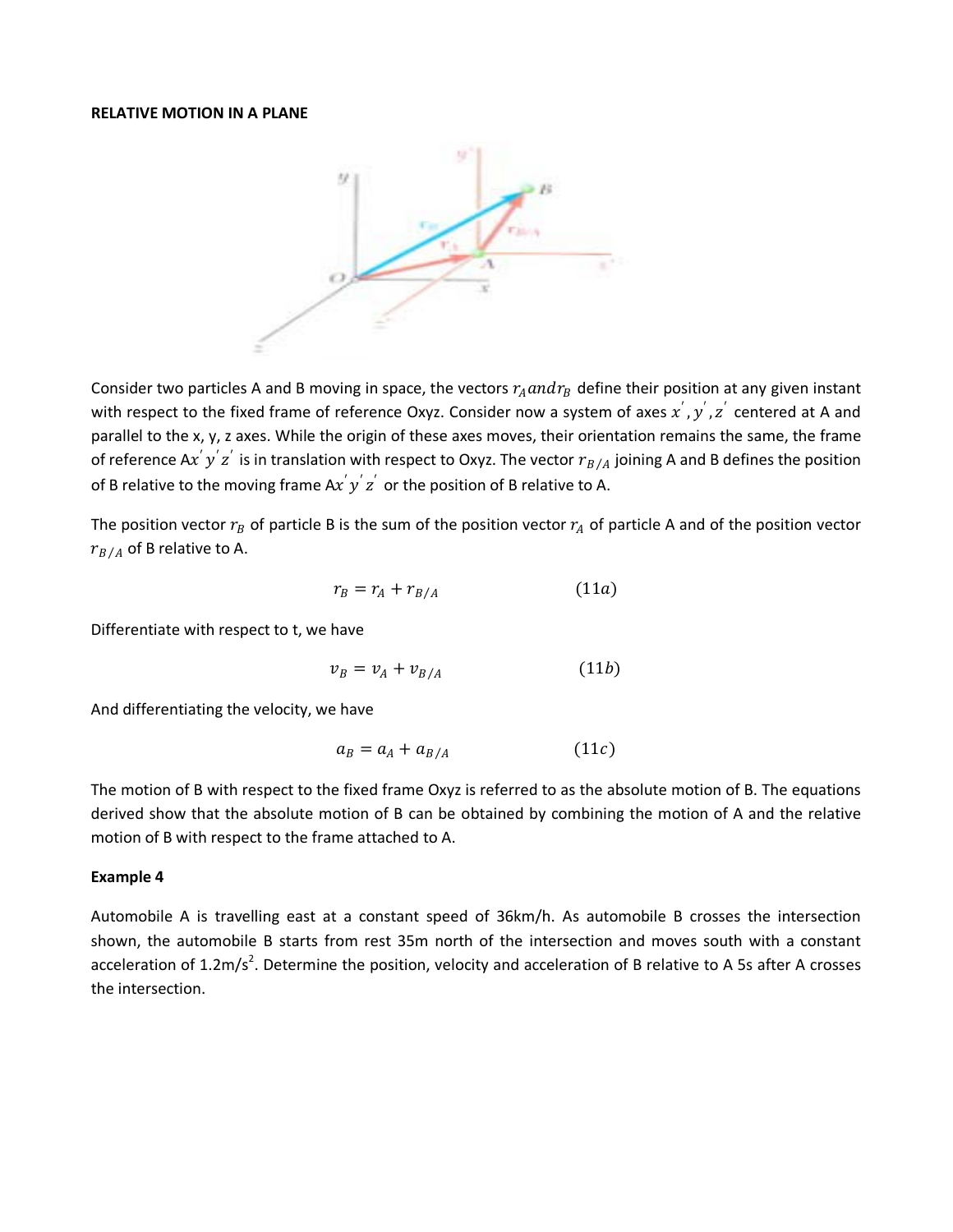

# **SOLUTION**



Motion of Automobile A

The first speed  $v_A = \frac{36 \times 1000}{3600} = 10$  m/s

Note that the motion of A is uniform for any time t

 $v_A$  = +10mls,  $a_A$  = 0

$$
x_A = (x_A)_0 + v_A t = 0 + 10t
$$

For  $t = 5 s$ 

$$
v_A = +10 \overrightarrow{\text{mls}}, a_A = 0, x_A = 50 \overrightarrow{m}
$$

Motion of Automobile B- The motion of B is uniformly accelerated

$$
a_B = -1.2 \text{m/s},
$$
  
\n
$$
v_B = (x_B)_0 + at = 0 - 1.2t
$$
  
\n
$$
y_B = (y_B)_0 + (v_B)_0t + \frac{1}{2}a_Bt^2 = 35 + 0 - \frac{1}{2}(1.2)t^2
$$
  
\nFor  
\n
$$
v_B = -1.2(5) = -6 \text{m/s}
$$
  
\n
$$
y_B = 35 - \frac{1}{2}(1.2)(5)^2 = 20 \text{ m}
$$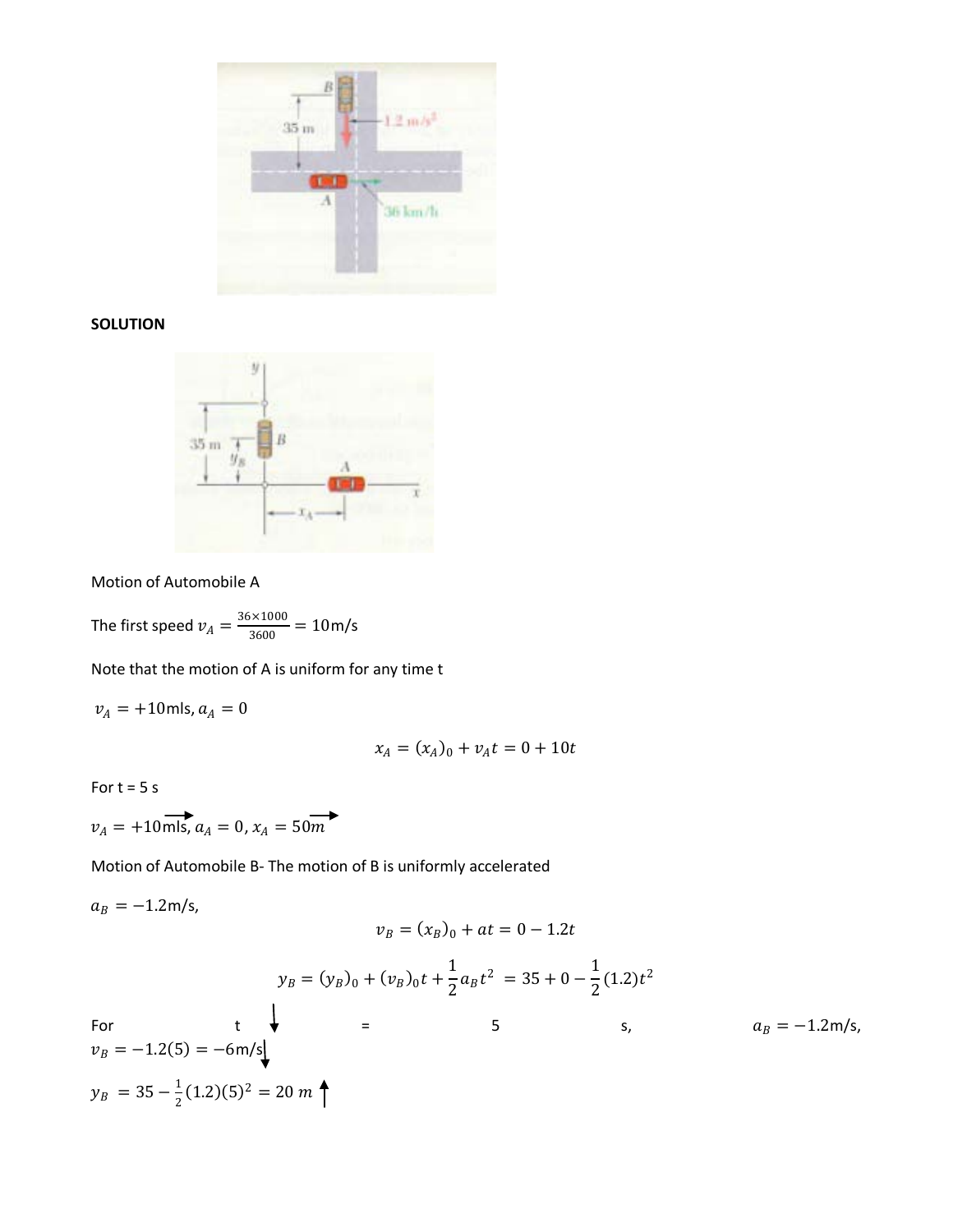

Motion of B relative to A

 $r_B = r_A + r_{B/A}$  $r_{R/A} = 53.9m$ 

$$
\alpha = \tan^{-1}\left(\frac{20}{50}\right) = 21.8^0
$$

$$
r_{B/A} = 53.9m \longrightarrow 21.8^0
$$

 $v_B = v_A + v_{B/A}$ 

$$
v_{B/A} = 11.66m/s
$$
 and the direction  $\beta = 31^0$   
 $v_{B/A} = 11.66m/s$   
 $a_{B/A} = 1.2 \text{ m/s}^2$ 

## **TANGENTIAL AND NORMAL COMPONENTS**

Note that the velocity of a particle is a vector tangent to the path of the particle but that in general, the acceleration is not tangent to the path. It is sometimes convenient to resolve the acceleration into components directed respectively, along the tangent and the normal to the path of the particle.

The tangential component of acceleration reflects a change in the speed of the particle while its normal component reflects a change in the direction of motion of the particle. The acceleration of particle will be zero only if both its components are zero. Thus the acceleration of a particle moving with constant speed along a curve will not be zero unless the particle happens to pass through a point of inflection of the curve (where the radius of curvature is infinite) or unless the curve is a straight line. The fact that the normal component of the acceleration depends upon the radius of curvature of the path followed by the particle is taken into account in the design of structures or mechanisms as widely different as airplane wings, rail road tracks, and cams.

Consider the diagrams below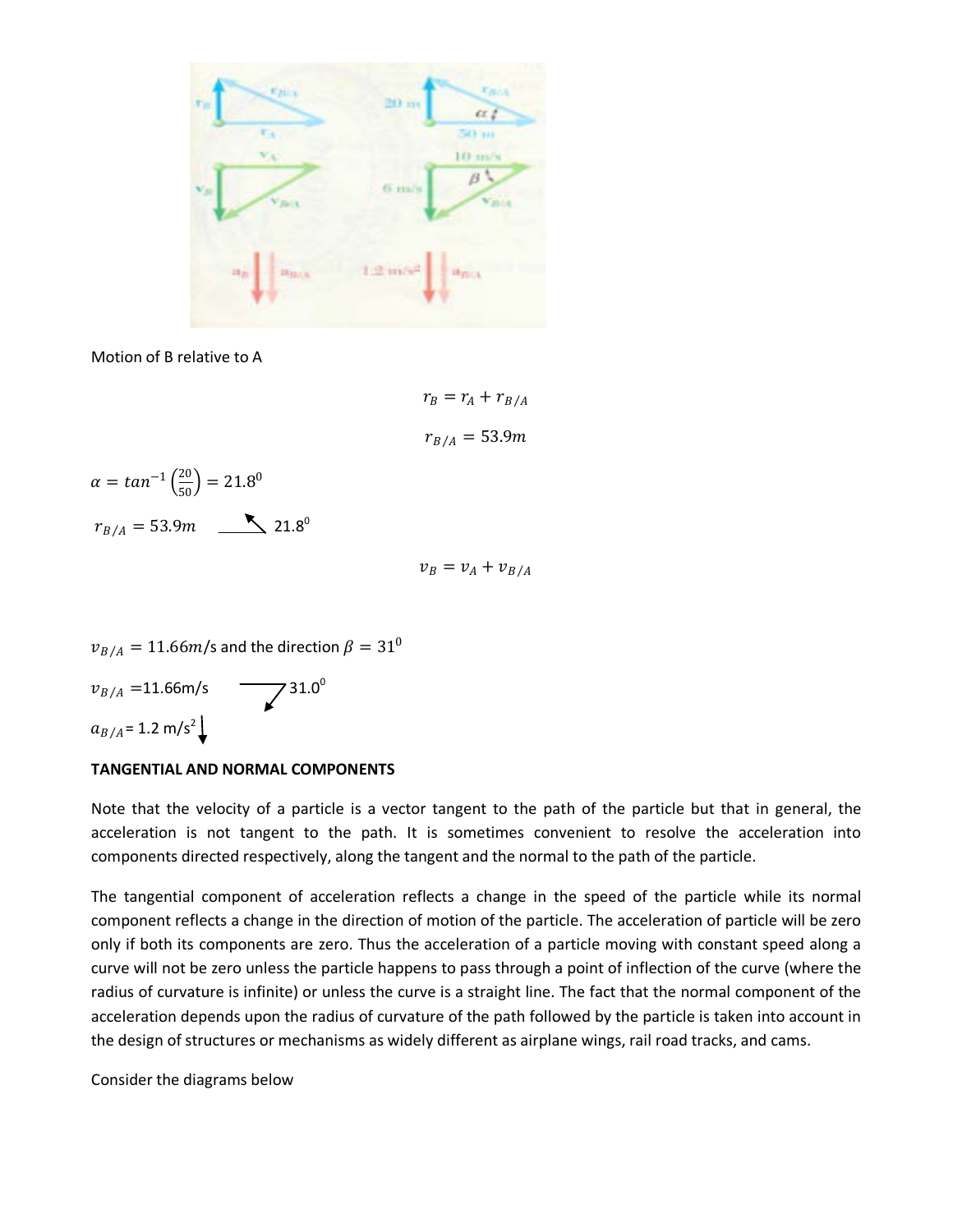

Let  $e_t$  be the unit vector corresponding to P and  $e'_t$  corresponding to P'. Drawing both vectors from the same origin  $0'$ , we have  $\Delta e_t = e'_t - e_t$ .

Considering the vector  $\frac{\Delta e_t}{\Delta \theta}$ , it was noted that as  $\Delta \theta$  approaches zero, this vector becomes tangent to the unit circle i.e. perpendicular to  $e_t$  and that its magnitudes approaches

$$
\lim_{\Delta\theta \to 0} \frac{2\sin\left(\frac{\Delta\theta}{2}\right)}{\Delta\theta} = \lim_{\Delta\theta \to 0} \frac{2\sin\left(\frac{\Delta\theta}{2}\right)}{\Delta\theta/2} = 1
$$

Thus the vector obtained in the limit is a unit vector along the normal to the path of the particle, in the direction toward which  $e_t$  turns. Denoting this vector by  $e_n$ , we write

$$
e_n = \lim_{\Delta \theta \to 0} \frac{\Delta e_t}{\Delta \theta} = \frac{de_t}{d\theta} \tag{12}
$$

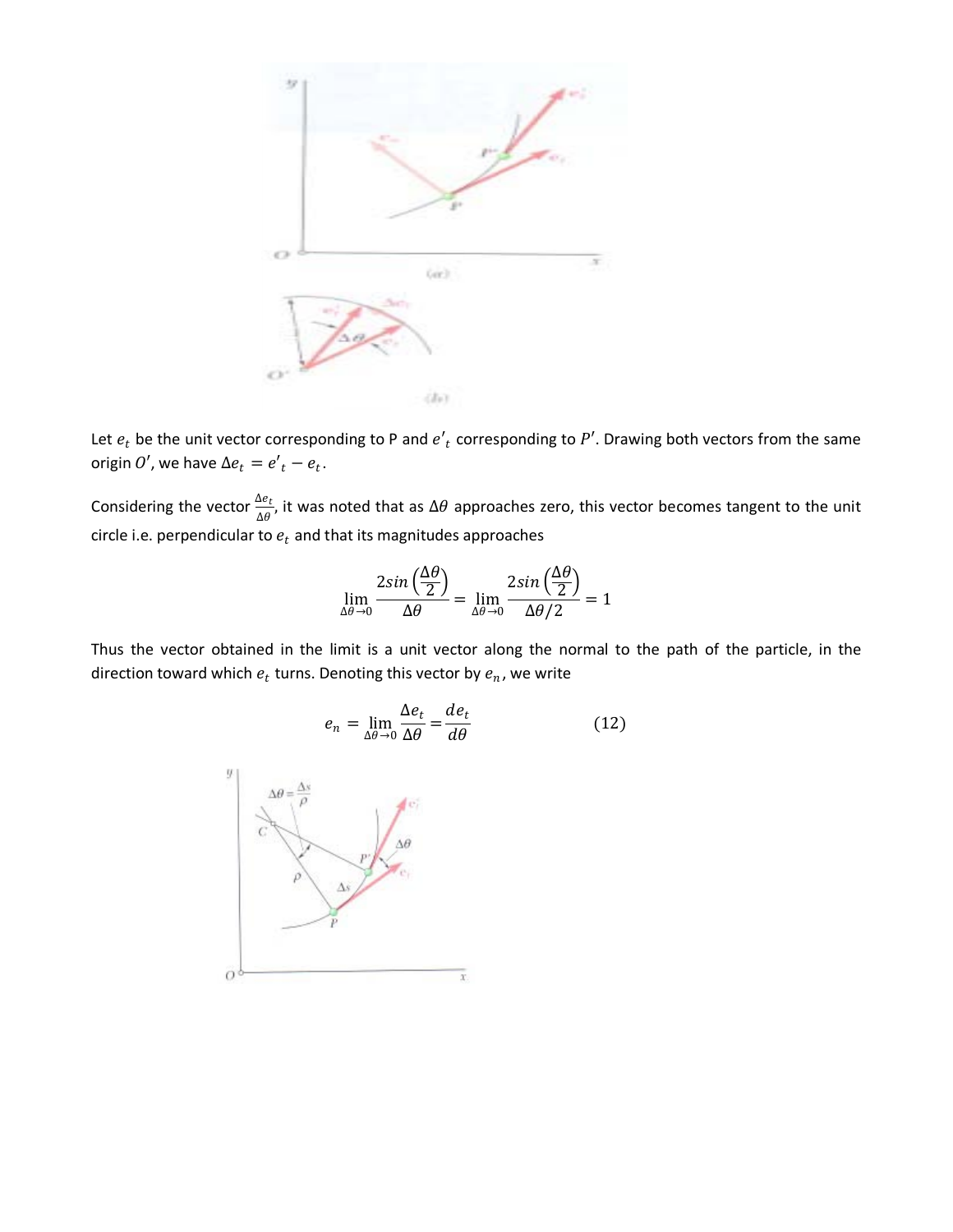

Since the velocity v of the particle is tangent to the path it can be expressed as the product of the scalar  $v$  and the unit vector  $e_t$ .

$$
V = v e_t \tag{13}
$$

To obtain the acceleration of the particle, differentiate with respect to t

$$
a = \frac{dV}{dt} = \frac{dv}{dt}e_t + v\frac{de_t}{dt}
$$
 (14)

But  $\frac{de_t}{dt} = \frac{de_t}{d\theta} \cdot \frac{d\theta}{ds} \cdot \frac{ds}{dt}$ 

Recall that  $\frac{ds}{dt} = v$  and  $\frac{de_t}{d\theta} = e_n$ 

Also from elementary calculus,  $\frac{d\theta}{ds} = \frac{1}{p}$  where p is the radius of curvature of the path P.

Therefore, 
$$
\frac{de_t}{dt} = \frac{v}{p} e_n
$$
 (15)

Substituting (15) into (14), we have

$$
a = \frac{dv}{dt}e_t + \frac{v^2}{p}e_n \tag{16}
$$

The scalar components of the acceleration are  $a_t = \frac{dv}{dt}$  and  $a_n = \frac{v^2}{n}$ 

The relations obtained express that the tangential component of the acceleration is equal to the rate of change of the speed of the particle, while the normal component is equal to the square of the speed divided by the radius of curvature of the path at P.

Note that if the path is expressed as  $y = f(x)$ , the radius of curvature pat any point on the path is determined from the equation

$$
p = \frac{\left[1 + \left(\frac{dy}{dx}\right)^2\right]^{3/2}}{\left[d^2y/dx^2\right]}
$$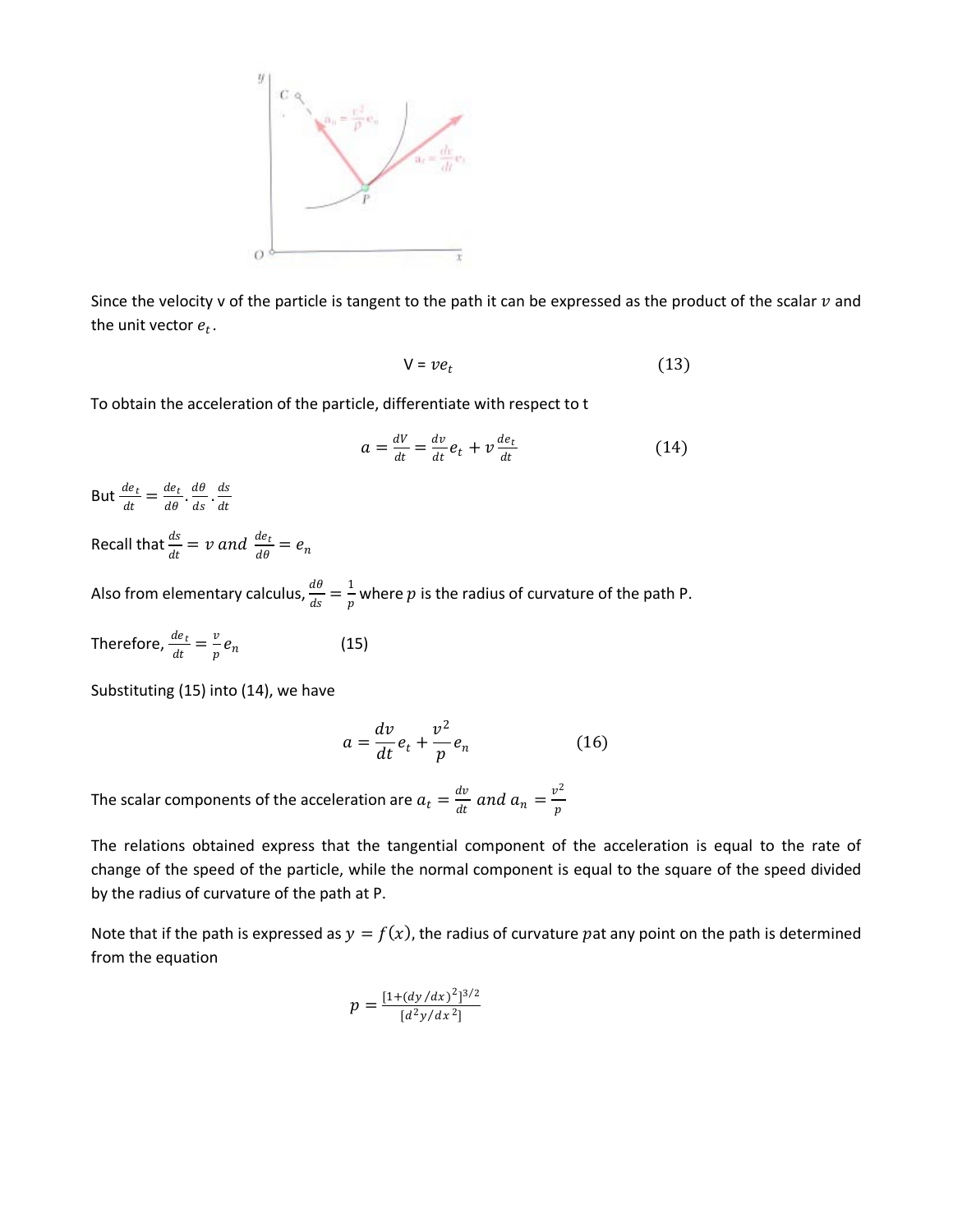#### **Example 5**

When the skier reaches point A along he parabolic path in the figure below, he has a speed of 6 m/s which is increasing at  $2m/s^2$ . Determine the direction of his velocity and the direction and magnitude odf his acceleration at this instant. Neglect the size of the skier in the calculation.



#### **SOLUTION**

**Velocity.** The velocity is always directed tangent to the path. Since  $y = \frac{1}{20}x^2$ ,  $dy/dx = \frac{1}{10}x$ , then at  $x =$  $10 \, m$ ,  $dy/dx = 1$ 

Hence at A, **v** makes an angle of  $\theta = \tan^{-1} 1 = 45^{\circ}$  with the x axis

$$
v_A = 6
$$
 m/s and the direction is  $45^0$ 

The acceleration is determined from  $a = \frac{dv}{dt} e_t + \frac{v^2}{p} e_n$ .

However, we need to determine the radius of curvature of the path at A using the formula

$$
p = \frac{[1 + (dy/dx)^{2}]^{3/2}}{[d^{2}y/dx^{2}]} = \frac{[1 + (\frac{1}{10}x)^{2}]^{3/2}}{\frac{1}{10}} \text{ at } x = 10 \text{ m}
$$

$$
= 28.28 \text{ m}
$$

Acceleration becomes

$$
a_A = \frac{dv}{dt}e_t + \frac{v^2}{p}e_n
$$

$$
= 2e_t + \frac{6^2}{28.28}e_n
$$

$$
a = 2e_t + 1.273e_n \quad m/s^2
$$

The magnitude of acceleration is

$$
a = \sqrt{2^2 + 1.273^2} = 2.37 \, m/s^2
$$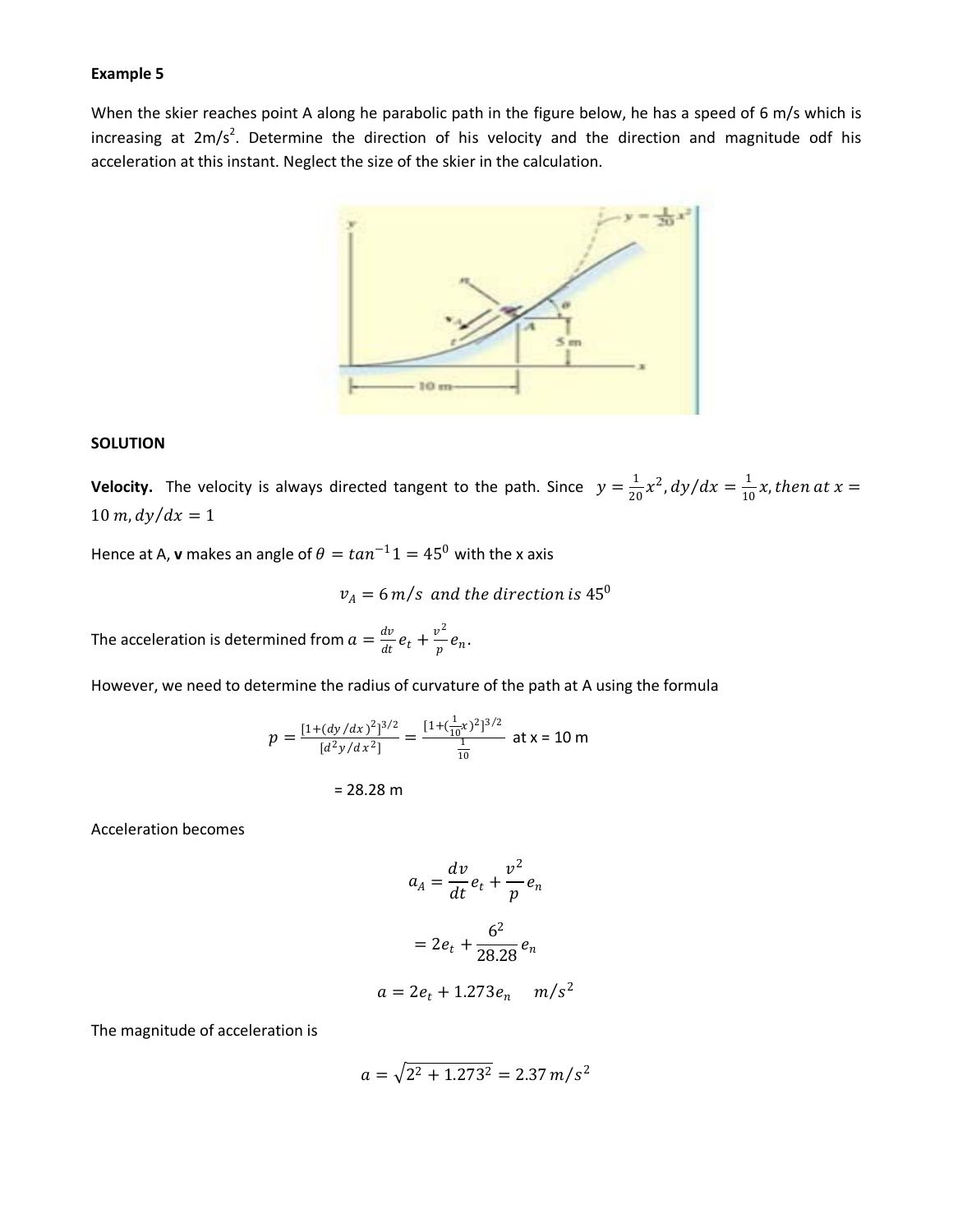$$
\emptyset = \tan^{-1} \frac{2}{1.273} = 57.5^{\circ}
$$



Thus the direction of the acceleration is 45<sup>0</sup>+90<sup>0</sup>+57.5<sup>0</sup>-180<sup>0</sup> = 12.5<sup>0</sup>

## **Example 6**

A race car C travels around the horizontal circular track that has a radius of 300 ft. If the car increases its speed at a constant rate of 7 ft/s<sup>2</sup>, starting from rest, determine the time needed for it to reach an acceleration of 8 ft/s<sup>2</sup>. What is its speed at this instant?



## **SOLUTION**

Note that the origin of the n and t axes is coincident with the car at the instant considered. The t axis is in the direction of the motion, and the positive n axis is directed toward the centre of the circle. His coordinate system is selected since the path is known.

## **Acceleration.**

The magnitude of the acceleration can be related to its components using  $a = \sqrt{a_t^2 + a_n^2}$ . Here  $a_t = 7 ft/s^2$ . Since  $a_n=\frac{v^2}{n}$ , the velocity as a function of time must be determined first.

$$
v = v_o + (a_t)_c t
$$
  

$$
v = 0 + 7t = 7t
$$